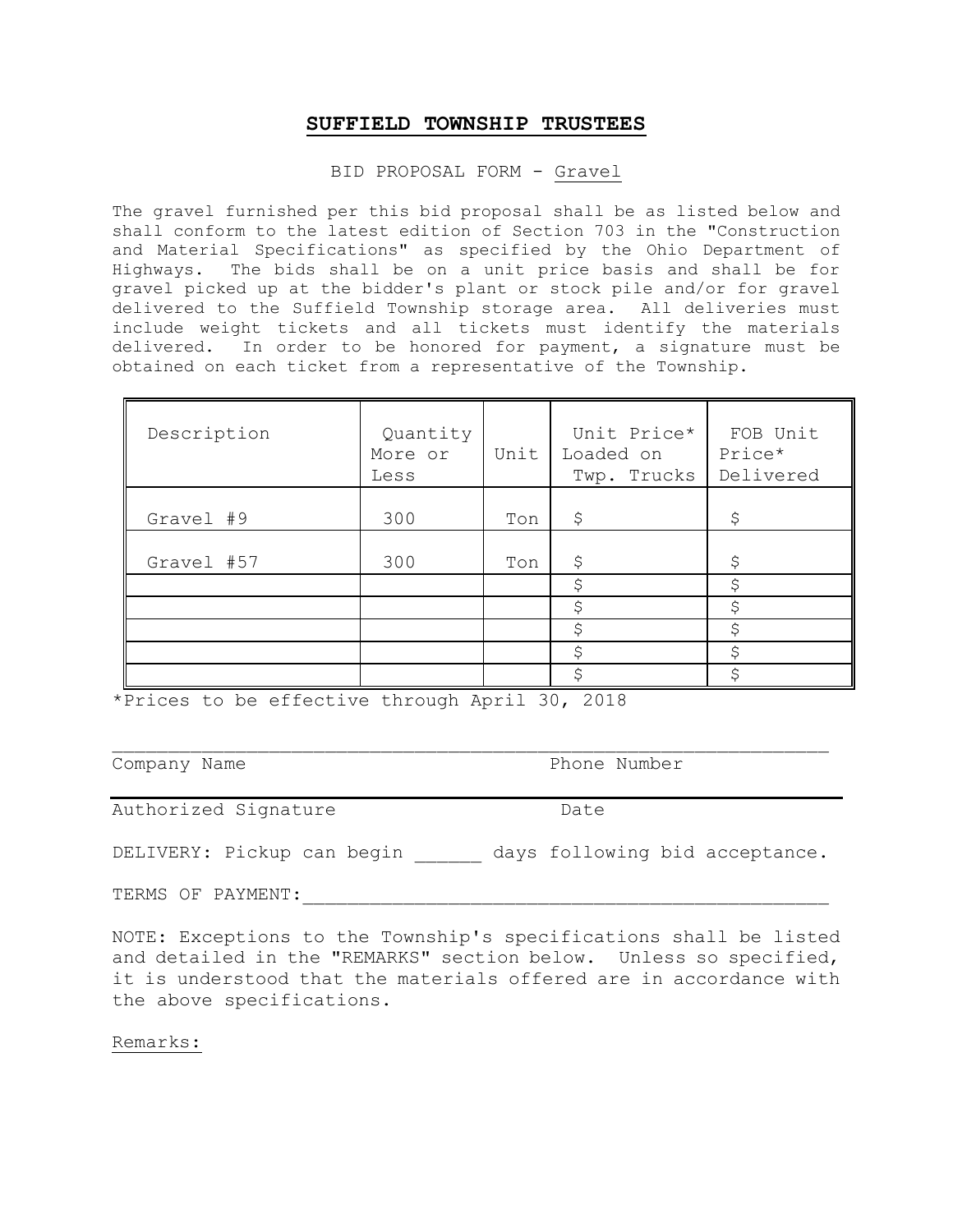## BID PROPOSAL FORM Asphalt, Cold Patch/Mix

The asphalt and cold patch/mix furnished per this proposal shall be as listed below and shall conform to the requirements of the latest edition of Section 703, of the "Construction and Material Specifications" as specified by the Ohio Department of Highways. The bids shall be on a unit price basis and shall be for materials picked up at the bidders plant in Township trucks. Plant tickets must be furnished with each pick up showing the weight and type of material supplied. In order to be honored for payment, a signature must be obtained on each ticket from a representative of the Township at the time of pick up.

| Description                                 | Quantity<br>More or<br>Less | Unit | With<br>Limestone<br>Unit<br>Price*<br>Picked Up | With<br>Gravel<br>Unit Price*<br>Picked Up |
|---------------------------------------------|-----------------------------|------|--------------------------------------------------|--------------------------------------------|
| Asphalt 402                                 | 150                         | Ton  | \$                                               | \$                                         |
| Asphalt 404                                 | 300                         | Ton  | \$                                               | \$                                         |
| Asphalt H.P.M.                              | 100                         | Ton  | \$                                               | \$                                         |
| Asphalt SS-921<br>Cold Mix or<br>Cold Patch | 300                         | Ton  | \$                                               | \$                                         |
|                                             |                             |      |                                                  |                                            |

\*Prices to be effective through April 30, 2018

Company Name **Phone Number** 

Authorized Signature Date

DELIVERY: Pickup can begin days following bid acceptance. TERMS OF PAYMENT:

NOTE: Exceptions to the Township's specifications shall be listed and detailed in the "REMARKS" section below. Unless so specified, it is understood that the materials offered are in accordance with the above specifications. Remarks: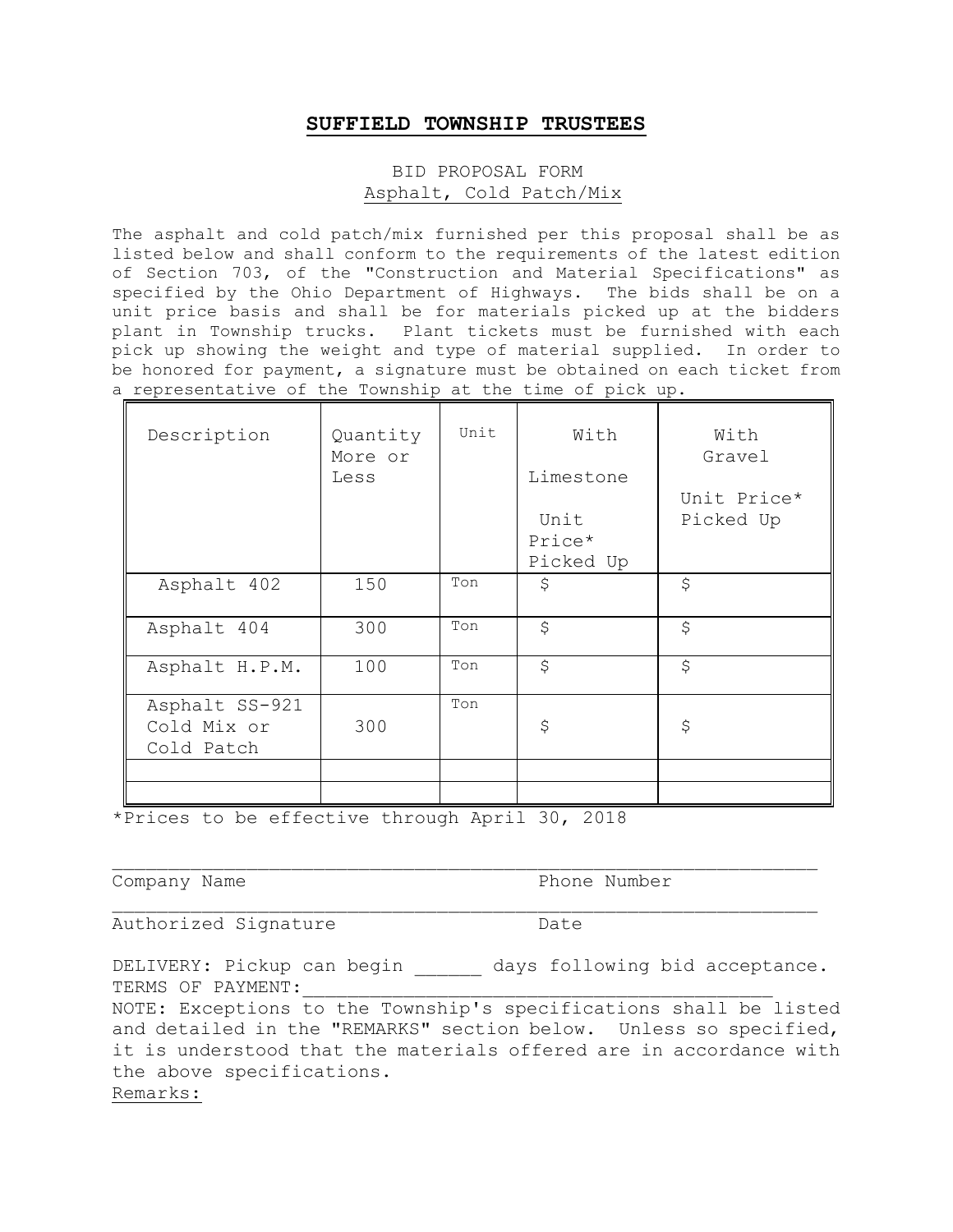#### BID PROPOSAL FORM - Limestone

The limestone furnished per this bid proposal shall be as listed below and shall conform to the latest edition of Section 703 of the "Construction and Material Specifications" as specified by the Ohio Department of Highways. The bids shall be on a unit price basis and shall be for limestone picked up at the bidder's plant or stock pile and/or for limestone delivered to the Suffield Township storage area. All deliveries must include weight tickets and all tickets must identify the materials delivered. In order to be honored for payment, a signature must be obtained on each ticket from a representative of the Township.

| Description    | Quantity<br>More or<br>Less | Unit | Unit<br>Price*<br>Loaded on<br>Twp.<br>Trucks | FOB Unit<br>Price*<br>Delivered |
|----------------|-----------------------------|------|-----------------------------------------------|---------------------------------|
| Limestone #8   | 1,000                       | Ton  | \$                                            | \$                              |
| Limestone #9   | 150                         | Ton  | \$                                            | \$                              |
| Limestone #57  | 150                         | Ton  | \$                                            | \$                              |
| Limestone #304 | 300                         | Ton  | \$                                            | \$                              |
|                |                             |      |                                               |                                 |

\*Prices to be effective through April 30, 2018

Company Name **Phone Number** 

Authorized Signature Date

DELIVERY: Pickup can begin bays after bid acceptance. TERMS OF PAYMENT:

NOTE: Exceptions to the Township's specifications shall be listed and detailed in the "REMARKS" section below. Unless so specified, it is understood that the materials offered are in accordance with the above specifications.

Remarks: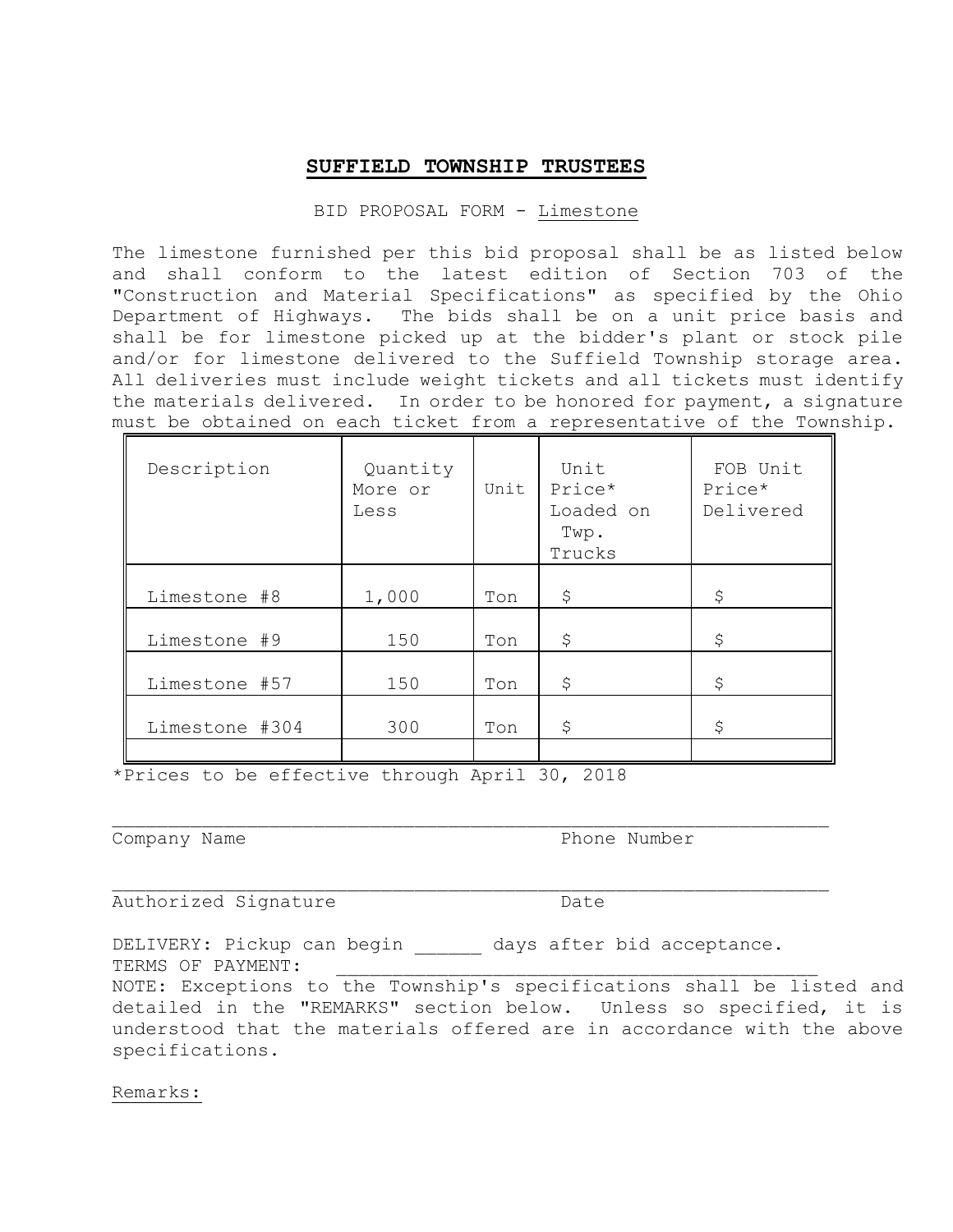#### BID PROPOSAL FORM

## Liquid Asphalt Applied Including the Spreading of Aggregate

The liquid asphalt furnished per this bid proposal shall be as specified below and shall conform to the requirements set forth in the latest edition of Sections 700-702.16 of the "Construction and Material Specifications" as specified by the Ohio Department of Transportation. The bids shall be on a unit price basis, delivered to various Suffield Township Roads and applied with Distributor trucks as directed by the Suffield Township Road Foreman. The aggregate is to be from the Township's stock pile. It is to be spread in accordance to State Specification 422 and is to include the loading, hauling, spreading by self-propelled spreaders, and compacting by appropriate rubber rollers (minimum of two rollers). **ALL TRAFFIC CONTROL** is to be provided by the contractor. The bid also includes all sweeping of roads before & after application. "Loose Stone and/or Fresh Oil" signs will be provided by Suffield Township. Delivery slips shall be furnished to substantiate they quantity and the type of material used.

| Description | Est.Quantity<br>More or Less | Unit | Unit Price* Delivered<br>$\delta$<br>Applied to Township<br>Roads, with roads swept<br>before and after<br>application |
|-------------|------------------------------|------|------------------------------------------------------------------------------------------------------------------------|
| MC30, MC70  | 20,000                       | Gal. | \$                                                                                                                     |
| RS2         | 20,000                       | Gal. | \$                                                                                                                     |
| $HF-RS2$    | 20,000                       | Gal. | \$                                                                                                                     |
| $HF-RS2-P$  | 20,000                       | Gal. | \$                                                                                                                     |
| $CR2-P$     | 20,000                       | Gal. | \$                                                                                                                     |
|             |                              |      |                                                                                                                        |

\*Prices to be effective through April 30, 2018

Company Name **Phone Number** Phone Number

Authorized Signature Date

DELIVERY: Pickup can begin \_\_\_\_\_\_ days after bid acceptance. TERMS OF PAYMENT: NOTE: Exceptions to the Township's specifications shall be listed and detailed in the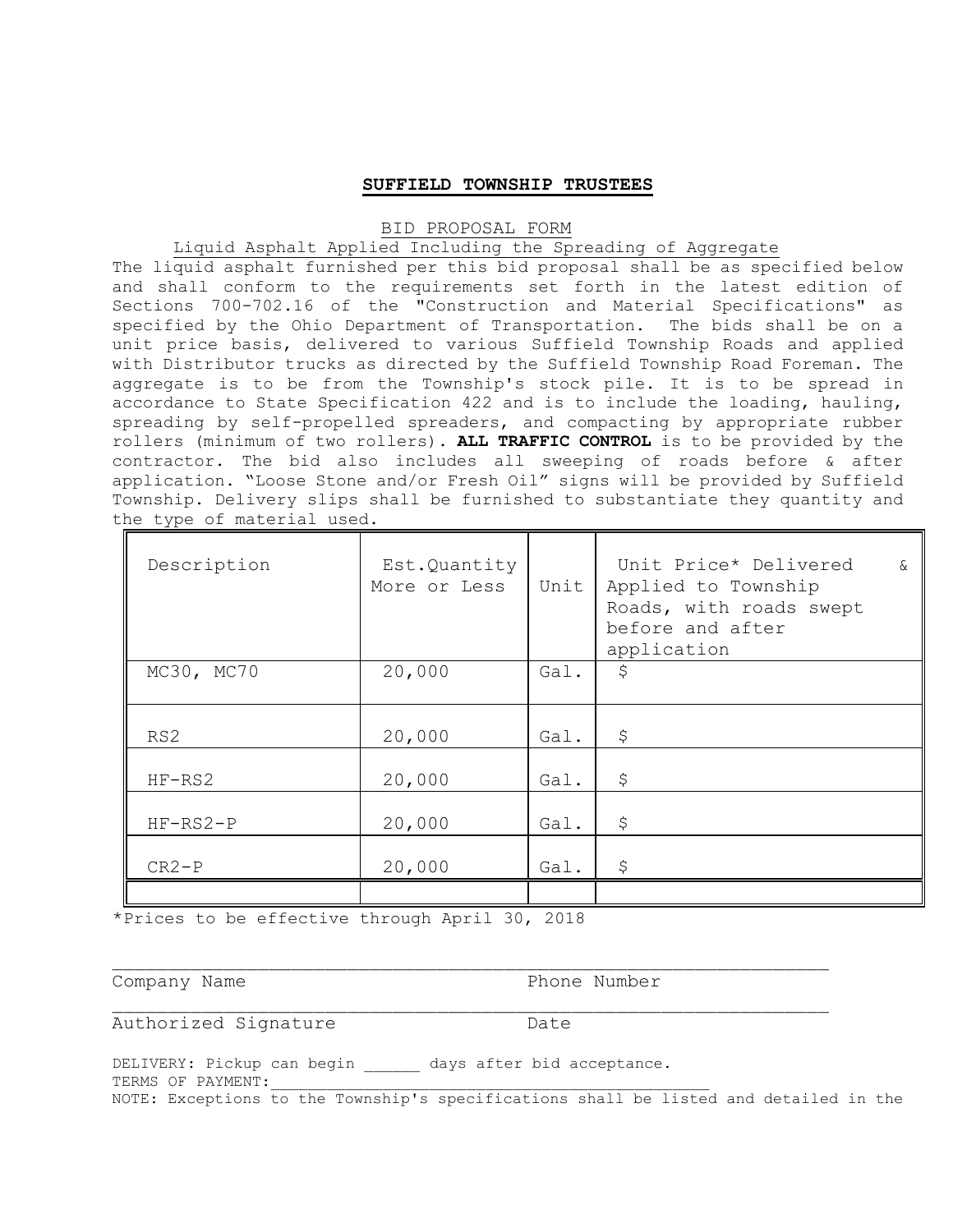"REMARKS" section below. Unless so specified, it is understood that the materials offered are in accordance with the above specifications. Remarks:

#### **SUFFIELD TOWNSHIP TRUSTEES**

BID PROPOSAL FORM - Slag

The slag furnished per this bid proposal shall be as listed below and shall conform to the latest addition of Section 703 of the "Construction and Material Specifications" as specified by the Ohio Department of Highways. The bids shall be on a unit price basis and shall be for slag loaded on Township Trucks at the bidder's plant or stock pile and/or for slag delivered to the Suffield Township storage area. All deliveries must include weight tickets and all tickets must identify the materials delivered. In order to be honored for payment, a signature must be obtained on each ticket from a representative of the Township.

| Description     | Quantity<br>More or<br>Less | Unit | Unit Price*<br>Picked Up | FOB Unit<br>Price*<br>Delivered |
|-----------------|-----------------------------|------|--------------------------|---------------------------------|
| Slag Air Cooled |                             |      |                          |                                 |
| Blast Furnace   |                             |      |                          |                                 |
| #8              | 1,500                       | Ton  | \$                       | \$                              |
|                 |                             |      |                          |                                 |
| #57             | 1,500                       | Ton  | \$                       | \$                              |
|                 |                             |      |                          |                                 |
|                 |                             |      |                          |                                 |
|                 |                             |      |                          |                                 |
|                 |                             |      |                          |                                 |
|                 |                             |      |                          |                                 |

\*Prices to be effective through April 30, 2018

Company Name **Phone Number** 

Authorized Signature Date

DELIVERY: Pickup can begin days after bid acceptance. TERMS OF PAYMENT:

NOTE: Exceptions to the Township's specifications shall be listed and detailed in the "REMARKS" section below. Unless so specified, it is understood that the materials offered are in accordance with the above specifications.